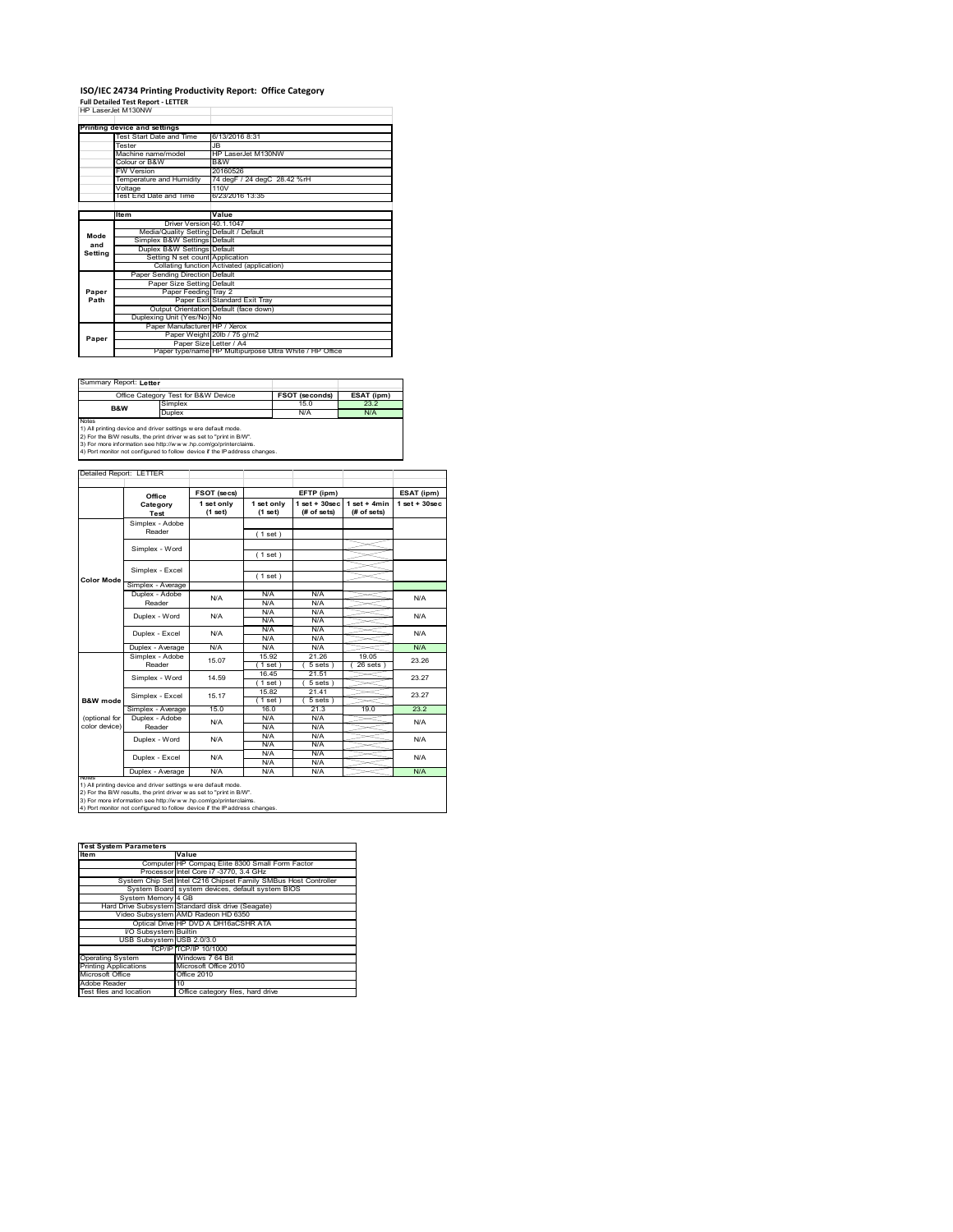## **ISO/IEC 24734 Printing Productivity Report: Office Category<br>Full Detailed Test Report - A4<br>HP LaserJet M130NW**

|         | Printing device and settings            |                                                         |
|---------|-----------------------------------------|---------------------------------------------------------|
|         | Test Start Date and Time                | 6/13/2016 8:31                                          |
|         | Tester                                  | <b>JB</b>                                               |
|         | Machine name/model                      | HP LaserJet M130NW                                      |
|         | Colour or B&W                           | B&W                                                     |
|         | <b>FW Version</b>                       | 20160526                                                |
|         | Temperature and Humidity                | 74 degF / 24 degC 28.42 %rH                             |
|         | Voltage                                 | 110V                                                    |
|         | Test End Date and Time                  | 6/23/2016 13:35                                         |
|         |                                         |                                                         |
|         | Item                                    | Value                                                   |
|         | Driver Version 40.1.1047                |                                                         |
| Mode    | Media/Quality Setting Default / Default |                                                         |
| and     | Simplex B&W Settings Default            |                                                         |
| Setting | Duplex B&W Settings Default             |                                                         |
|         | Setting N set count Application         |                                                         |
|         |                                         | Collating function Activated (application)              |
|         | Paper Sending Direction Default         |                                                         |
|         | Paper Size Setting Default              |                                                         |
| Paper   | Paper Feeding Tray 2                    |                                                         |
| Path    |                                         | Paper Exit Standard Exit Tray                           |
|         |                                         | Output Orientation Default (face down)                  |
|         | Duplexing Unit (Yes/No) No              |                                                         |
|         | Paper Manufacturer HP / Xerox           |                                                         |
| Paper   |                                         | Paper Weight 20lb / 75 g/m2                             |
|         | Paper Size Letter / A4                  |                                                         |
|         |                                         | Paper type/name HP Multipurpose Ultra White / HP Office |

Summary Report: **A4**

|       | Office Category Test for B&W Device | <b>FSOT (seconds)</b> | ESAT (ipm) |
|-------|-------------------------------------|-----------------------|------------|
| B&W   | Simplex                             | 15.4                  | 22.0       |
|       | Duplex                              | N/A                   | N/A        |
| Notes |                                     |                       |            |

Notes<br>1) All printing device and driver settings were default mode.<br>2) For the B/W results, the print driver was set to "print in B/W".<br>3) For more information see http://www.hp.com/go/printerclaims.<br>4) Por monitor not con

Detailed Report: A4

|                     | Office            | FSOT (secs) |             | EFTP (ipm)        |                | ESAT (ipm)        |
|---------------------|-------------------|-------------|-------------|-------------------|----------------|-------------------|
|                     | Category          | 1 set only  | 1 set only  | $1$ set $+30$ sec | $1$ set + 4min | $1$ set $+30$ sec |
|                     | Test              | $(1$ set)   | (1 set)     | (# of sets)       | (# of sets)    |                   |
|                     | Simplex - Adobe   |             |             |                   |                |                   |
|                     | Reader            |             | (1 set)     |                   |                |                   |
|                     | Simplex - Word    |             |             |                   |                |                   |
|                     |                   |             | (1 set)     |                   |                |                   |
|                     | Simplex - Excel   |             |             |                   |                |                   |
| Colour<br>Mode      |                   |             | (1 set)     |                   |                |                   |
|                     | Simplex - Average |             |             |                   |                |                   |
|                     | Duplex - Adobe    | N/A         | N/A         | N/A               |                | N/A               |
|                     | Reader            |             | N/A         | N/A               |                |                   |
|                     | Duplex - Word     | N/A         | N/A         | N/A               |                | N/A               |
|                     |                   |             | N/A         | N/A               |                |                   |
|                     | Duplex - Excel    | N/A         | N/A         | N/A               |                | N/A               |
|                     |                   |             | N/A         | N/A               |                |                   |
|                     | Duplex - Average  | N/A         | N/A         | N/A               |                | N/A               |
|                     | Simplex - Adobe   | 15.64       | 15.34       | 19.92             | 20.49          | 22.06             |
|                     | Reader            |             | (1 set)     | 4 sets 1          | $25$ sets      |                   |
|                     | Simplex - Word    | 15.03       | 15.97       | 20 14             |                | 22.07             |
|                     |                   |             | (1 set)     | 4 sets            |                |                   |
|                     | Simplex - Excel   | 15 24       | 1574        | 20.06             |                | 22.04             |
| <b>B&amp;W</b> mode |                   |             | $1$ set $)$ | 4 sets            |                |                   |
|                     | Simplex - Average | 15.4        | 15.6        | 20.0              | 20.4           | 22.0              |
| (optional for       | Duplex - Adobe    | N/A         | N/A         | N/A               |                | N/A               |
| color device)       | Reader            |             | N/A         | N/A               |                |                   |
|                     | Duplex - Word     | N/A         | N/A         | N/A               |                | N/A               |
|                     |                   |             | N/A         | N/A               |                |                   |
|                     |                   | N/A         | N/A         | N/A               |                | N/A               |
|                     | Duplex - Excel    |             | N/A         | N/A               |                |                   |
|                     | Duplex - Average  | N/A         | N/A         | N/A               |                | N/A               |

1) All printing device and driver settings were default mode.<br>2) For the B/W results, the print driver was set to "print in B/W".<br>3) For more information see http://www.hp.com/go/printerclaims.<br>4) Port monitor not configur

#### **Item Value Test System Parameters**Computer HP Compaq Elite 8300 Small Form Factor<br>Processor Intel Core i7 -3770, 3.4 GHz<br>System Chip Set Intel C216 Chipset Family SMBus Host Controller<br>System Board system devices, default system BIOS yst Hard Drive Subsystem Standard disk drive (Seagate) Video Subsystem AMD Radeon HD 6350 Optical Drive HP DVD A DH16aCSHR ATA I/O Subsystem Builtin USB Subs TCP/IP TCP/IP 10/1000 ting Syster ws 7 64 Bit<br>oft Office 20 Microsoft Office **Communist Communist Communist Communist Communist Communist Communist Communist Communist Communist Communist Communist Communist Communist Communist Communist Communist Communist Communist Communist Comm** lobe Reader Test files and location Office category files, hard drive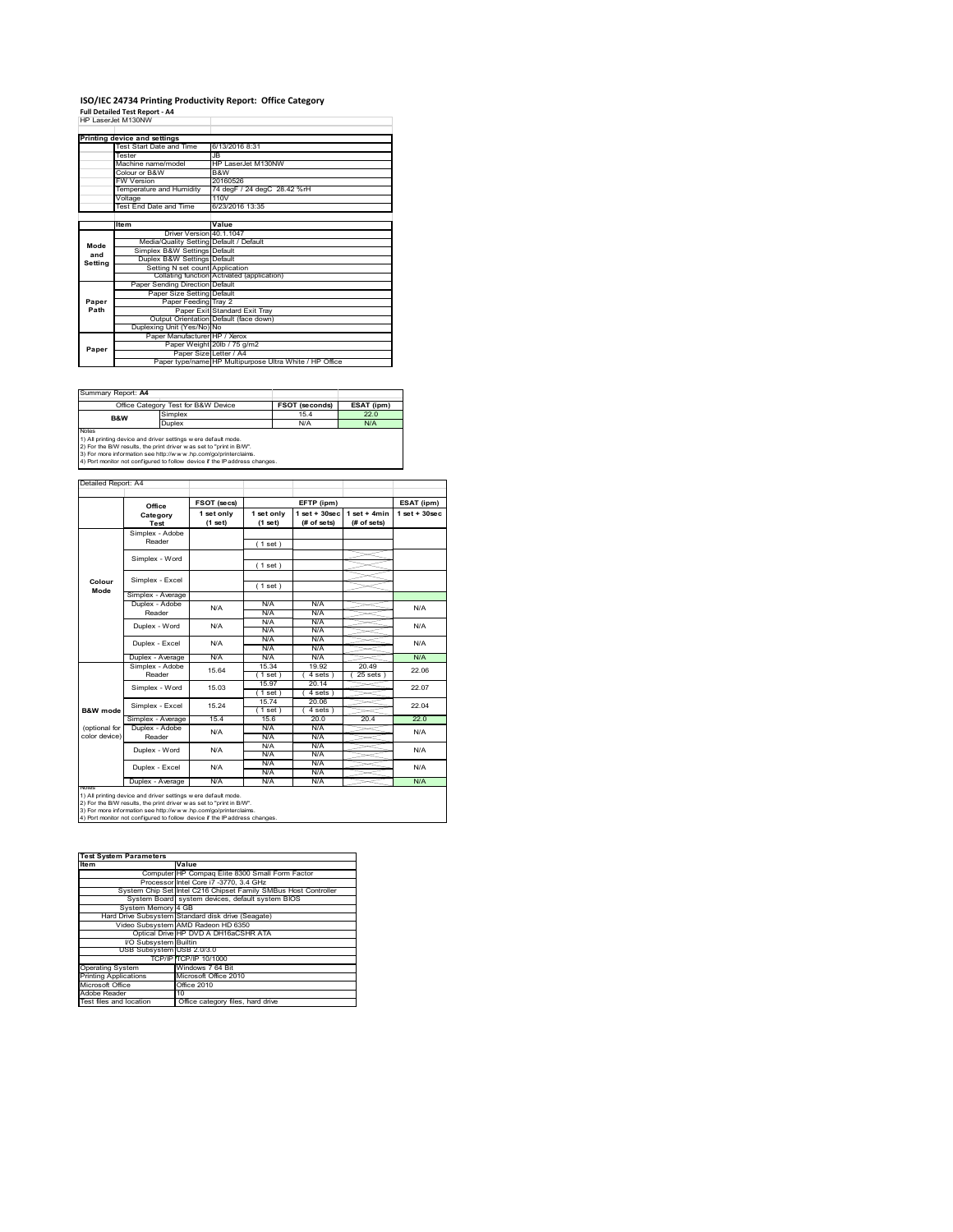### **ISO/IEC 24734 Printing Productivity Report: Office Category Feature Performance Full Report ‐ Office Feature Performance Test** HP LaserJet M130NW

|         | Printing device and settings            |                                                         |
|---------|-----------------------------------------|---------------------------------------------------------|
|         | Test Start Date and Time                | 6/13/2016 8:31                                          |
|         | Tester                                  | .IR                                                     |
|         | Machine name/model                      | HP I aser.let M130NW                                    |
|         | Colour or B&W                           | B&W                                                     |
|         | <b>FW Version</b>                       | 20160526                                                |
|         | Temperature and Humidity                | 74 degF / 24 degC 28.42 %rH                             |
|         | Voltage                                 | 110V                                                    |
|         | Test End Date and Time                  | 6/23/2016 13:35                                         |
|         |                                         |                                                         |
|         | <b>Item</b>                             | Value                                                   |
|         | Driver Version 40.1.1047                |                                                         |
| Mode    | Media/Quality Setting Default / Default |                                                         |
| and     | Simplex B&W Settings Default            |                                                         |
| Setting | Duplex B&W Settings Default             |                                                         |
|         | Setting N set count Application         |                                                         |
|         |                                         | Collating function Activated (application)              |
|         | Paper Sending Direction Default         |                                                         |
|         | Paper Size Setting Default              |                                                         |
| Paper   | Paper Feeding Tray 2                    |                                                         |
| Path    |                                         | Paper Exit Standard Exit Tray                           |
|         |                                         | Output Orientation Default (face down)                  |
|         | Duplexing Unit (Yes/No) No              |                                                         |
|         | Paper Manufacturer HP / Xerox           |                                                         |
| Paper   |                                         | Paper Weight 20lb / 75 g/m2                             |
|         | Paper Size Letter / A4                  |                                                         |
|         |                                         | Paper type/name HP Multipurpose Ultra White / HP Office |

Ĩ.

|                                                                                                                                                                                                                                                                                             |         | <b>Feature Performance Ratio</b> |                                      |  |
|---------------------------------------------------------------------------------------------------------------------------------------------------------------------------------------------------------------------------------------------------------------------------------------------|---------|----------------------------------|--------------------------------------|--|
| <b>Printing Modes</b><br>(Feature Adobe Reader - Office test file)                                                                                                                                                                                                                          |         | FSOT (base)<br>FSOT (feature)    | <b>ESAT (feature)</b><br>ESAT (base) |  |
| A5. Landscape Feed. Simplex. Colour                                                                                                                                                                                                                                                         | Simplex |                                  |                                      |  |
| A5, Portrait Feed, Simplex, Colour                                                                                                                                                                                                                                                          | Simplex |                                  |                                      |  |
| Legal, Simplex, Colour                                                                                                                                                                                                                                                                      | Simplex |                                  |                                      |  |
| Legal, Duplex, Colour                                                                                                                                                                                                                                                                       | Duplex  |                                  |                                      |  |
| A4, 1200 dpi, Simplex, Colour                                                                                                                                                                                                                                                               | Simplex |                                  |                                      |  |
| Letter, 1200 dpi, Simplex, Colour                                                                                                                                                                                                                                                           | Simplex |                                  |                                      |  |
| A4, General Office, Simplex, Colour                                                                                                                                                                                                                                                         | Simplex |                                  |                                      |  |
| Letter, General Office, Simplex, Colour                                                                                                                                                                                                                                                     | Simplex |                                  |                                      |  |
| A5, Landscape Feed, Simplex, B/W                                                                                                                                                                                                                                                            | Simplex | 149%                             | 175%                                 |  |
| A5. Portrait Feed. Simplex. B/W                                                                                                                                                                                                                                                             | Simplex | 18%                              | 27%                                  |  |
| Legal, Simplex, B/W                                                                                                                                                                                                                                                                         | Simplex |                                  |                                      |  |
| Legal, Duplex, B/W                                                                                                                                                                                                                                                                          | Duplex  |                                  |                                      |  |
| A4, 1200 dpi, Simplex, B/W                                                                                                                                                                                                                                                                  | Simplex |                                  |                                      |  |
| Letter, 1200 dpi, Simplex, B/W                                                                                                                                                                                                                                                              | Simplex |                                  |                                      |  |
| A4, General Office, Simplex, B/W                                                                                                                                                                                                                                                            | Simplex |                                  |                                      |  |
| Letter, General Office, Simplex, B/W                                                                                                                                                                                                                                                        | Simplex |                                  |                                      |  |
| Notes<br>1) All printing device and driver settings w ere default mode.<br>2) Test conducted with 8-paper Office Feature Performance file.<br>3) For more information see http://www.hp.com/go/printerclaims.<br>4) Port monitor not configured to follow device if the IP address changes. |         |                                  |                                      |  |

| <b>Printing Modes</b>                                                                                                                                                                                                                                                                      |                     | <b>Base Printing Mode</b> |                      | <b>Feature Performance</b>      |                                                |                                      |  |
|--------------------------------------------------------------------------------------------------------------------------------------------------------------------------------------------------------------------------------------------------------------------------------------------|---------------------|---------------------------|----------------------|---------------------------------|------------------------------------------------|--------------------------------------|--|
| Feature Adobe Reader - Office<br>test file (8-page)                                                                                                                                                                                                                                        | <b>FSOT</b><br>Base | <b>ESAT</b><br>Base       | 1 set<br>FSOT (secs) | $1$ set $+30$ sec<br>ESAT (ipm) | <b>FSOT (base)</b><br><b>FSOT</b><br>(feature) | <b>ESAT (feature)</b><br>ESAT (base) |  |
| A5, Landscape Feed, Simplex, Colour                                                                                                                                                                                                                                                        |                     |                           |                      |                                 |                                                |                                      |  |
| A5. Portrait Feed. Simplex. Colour                                                                                                                                                                                                                                                         |                     |                           |                      |                                 |                                                |                                      |  |
| Legal, Simplex, Colour                                                                                                                                                                                                                                                                     |                     |                           |                      |                                 |                                                |                                      |  |
| Legal, Duplex, Colour                                                                                                                                                                                                                                                                      |                     |                           |                      |                                 |                                                |                                      |  |
| A4, 1200 dpi, Simplex, Colour                                                                                                                                                                                                                                                              |                     |                           |                      |                                 |                                                |                                      |  |
| Letter, 1200 dpi, Simplex, Colour                                                                                                                                                                                                                                                          |                     |                           |                      |                                 |                                                |                                      |  |
| A4. General Office. Simplex. Colour                                                                                                                                                                                                                                                        |                     |                           |                      |                                 |                                                |                                      |  |
| Letter, General Office, Simplex, Colour                                                                                                                                                                                                                                                    |                     |                           |                      |                                 |                                                |                                      |  |
| A5, Landscape Feed, Simplex, B/W                                                                                                                                                                                                                                                           | 27.11               | 22.07                     | 18.28                | 38.7                            | 149%                                           | 175%                                 |  |
| A5, Portrait Feed, Simplex, B/W                                                                                                                                                                                                                                                            | 27 11               | 22.07                     | 154.36               | 6.1                             | 18%                                            | 27%                                  |  |
| Legal, Simplex, B/W                                                                                                                                                                                                                                                                        |                     |                           |                      |                                 |                                                |                                      |  |
| Legal, Duplex, B/W                                                                                                                                                                                                                                                                         |                     |                           |                      |                                 |                                                |                                      |  |
| A4, 1200 dpi, Simplex, B/W                                                                                                                                                                                                                                                                 | 27 11               | 22.07                     |                      |                                 |                                                |                                      |  |
| Letter, 1200 dpi, Simplex, B/W                                                                                                                                                                                                                                                             |                     |                           |                      |                                 |                                                |                                      |  |
| A4, General Office, Simplex, B/W                                                                                                                                                                                                                                                           | 27.11               | 22.07                     |                      |                                 |                                                |                                      |  |
| Letter, General Office, Simplex, B/W                                                                                                                                                                                                                                                       |                     |                           |                      |                                 |                                                |                                      |  |
| Notes<br>1) All printing device and driver settings w ere default mode.<br>2) Test conducted with 8-paper Office Feature Performance file<br>3) For more information see http://www.hp.com/go/printerclaims.<br>4) Port monitor not configured to follow device if the IP address changes. |                     |                           |                      |                                 |                                                |                                      |  |

|        | <b>Test System Parameters</b> |                                                                 |
|--------|-------------------------------|-----------------------------------------------------------------|
|        | lte m                         | Value                                                           |
|        |                               | Computer HP Compaq Elite 8300 Small Form Factor                 |
|        |                               | Processor Intel Core i7 -3770, 3.4 GHz                          |
|        |                               | System Chip Set Intel C216 Chipset Family SMBus Host Controller |
|        |                               | System Board system devices, default system BIOS                |
| Test   | System Memory 4 GB            |                                                                 |
| System |                               | Hard Drive Subsystem Standard disk drive (Seagate)              |
|        |                               | Video Subsystem AMD Radeon HD 6350                              |
|        |                               | Optical Drive HP DVD A DH16aCSHR ATA                            |
|        | I/O Subsystem Builtin         |                                                                 |
|        | USB Subsystem USB 2.0/3.0     |                                                                 |
| VO.    |                               | TCP/IPFTCP/IP 10/1000                                           |
|        | <b>Operating System</b>       | Windows 7 64 Bit                                                |
|        | <b>Printing Applications</b>  | Microsoft Office 2010                                           |
|        | Software Microsoft Office     | Office 2010                                                     |
|        | Adobe Reader                  | 10                                                              |
|        | Test files and location       | Office category files, hard drive                               |
|        |                               |                                                                 |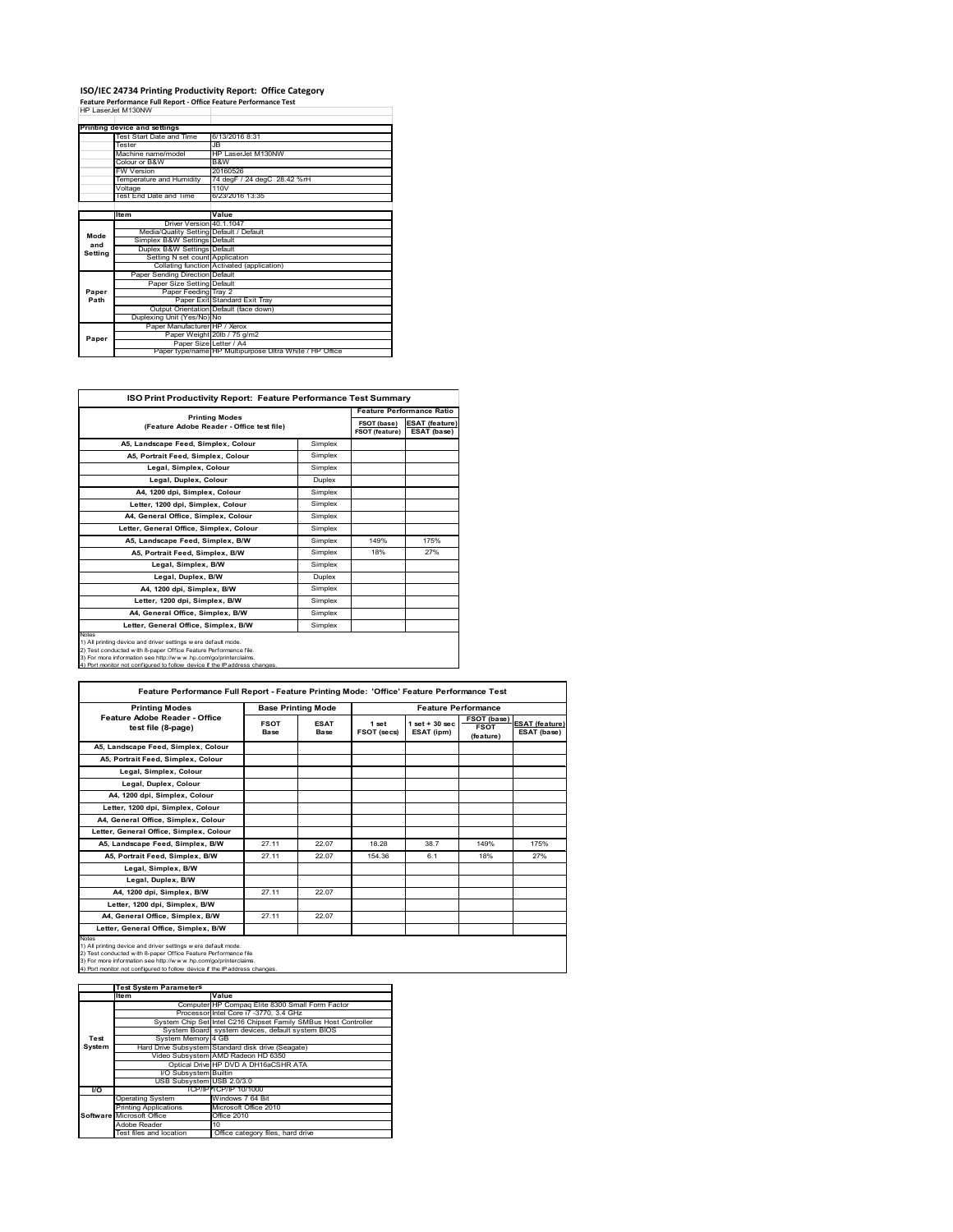# **ISO/IEC 17629 First Print Out Time Report: Office Category Full Detailed Test Report ‐ LETTER** HP LaserJet M130NW

|  | HP LaserJet M130NW |  |
|--|--------------------|--|
|  |                    |  |

| <b>HE LASENEL M ISUNYV</b> |                                            |                                |
|----------------------------|--------------------------------------------|--------------------------------|
|                            | Printing device and settings               |                                |
|                            | Test Start Date and Time                   | 6/13/2016 8:31                 |
|                            | Tester                                     | JB                             |
|                            | Machine name/model                         | <b>ERROR</b>                   |
|                            | Colour or B&W                              | B&W                            |
|                            | <b>FW Version</b>                          | 20160526                       |
|                            | Configuration (options)                    | Default                        |
|                            | Controller                                 | 11901                          |
|                            | Printing device page count                 | Not Specified                  |
|                            | Printing supplies page count Not Specified |                                |
|                            | Temperature and Humidity                   | 74 degF / 24 degC 28.42 %rH    |
|                            | Voltage                                    | 110V                           |
|                            | Test End Date and Time                     | 6/23/2016 13:35                |
|                            |                                            |                                |
|                            | <b>Item</b>                                | Value                          |
| Mode                       | PDL and driver version                     | 40.1.1047                      |
| and                        | Print Quality mode                         | default                        |
| Setting                    | <b>B&amp;W</b> settings                    | default                        |
|                            | Paper feed orientation                     | Short Edge                     |
| Paper                      | Paper type setting                         | default                        |
|                            | Paper feeding                              | Standard cassette              |
|                            | Paper exit                                 | Standard exit tray             |
| Paper Path                 | Output orientation                         | default (face up or face down) |

| ISO First Page Out Time Summary Report: Office Category |         |      |  |  |
|---------------------------------------------------------|---------|------|--|--|
| Summary Report: Letter                                  |         |      |  |  |
|                                                         | Duplex  |      |  |  |
| B&W                                                     | Simplex | 6.74 |  |  |
|                                                         | Duplex  |      |  |  |

|                                                        | ISO First Page Out Time Report: Office Category                                                                                                                                                                                                                                                                                                                                                             |                            |                            |                              |                            |                   |                   |
|--------------------------------------------------------|-------------------------------------------------------------------------------------------------------------------------------------------------------------------------------------------------------------------------------------------------------------------------------------------------------------------------------------------------------------------------------------------------------------|----------------------------|----------------------------|------------------------------|----------------------------|-------------------|-------------------|
| <b>Detailed Report: LETTER</b>                         |                                                                                                                                                                                                                                                                                                                                                                                                             |                            |                            |                              |                            |                   |                   |
|                                                        |                                                                                                                                                                                                                                                                                                                                                                                                             | Word<br>(seconds)          | Excel<br>(seconds)         | Adobe<br>Reader<br>(seconds) | Average<br>(seconds)       | <b>Delay Time</b> |                   |
|                                                        | FPOT from Ready - Simplex                                                                                                                                                                                                                                                                                                                                                                                   |                            |                            |                              |                            |                   |                   |
|                                                        | FPOT from Ready - Duplex                                                                                                                                                                                                                                                                                                                                                                                    |                            |                            |                              |                            |                   |                   |
| <b>Color Mode</b>                                      | FPOT from Sleep - Simplex                                                                                                                                                                                                                                                                                                                                                                                   |                            |                            | N/A                          |                            |                   |                   |
|                                                        | Recovery Time                                                                                                                                                                                                                                                                                                                                                                                               |                            |                            |                              |                            |                   |                   |
|                                                        | FPOT from Off - Simplex                                                                                                                                                                                                                                                                                                                                                                                     |                            |                            |                              |                            |                   |                   |
|                                                        | Warm-up Time                                                                                                                                                                                                                                                                                                                                                                                                |                            |                            |                              |                            |                   |                   |
|                                                        | FPOT from Ready - Simplex                                                                                                                                                                                                                                                                                                                                                                                   | 6.60                       | 6.73                       | 6.88                         | 6.74                       | 21 Seconds        |                   |
|                                                        | FPOT from Ready - Duplex                                                                                                                                                                                                                                                                                                                                                                                    |                            |                            |                              |                            |                   |                   |
| <b>B&amp;W Mode</b>                                    | FPOT from Sleep - Simplex                                                                                                                                                                                                                                                                                                                                                                                   |                            |                            | 7.23                         |                            | 60 Minutes        |                   |
|                                                        | Recovery Time                                                                                                                                                                                                                                                                                                                                                                                               |                            |                            | 0.4                          |                            |                   |                   |
|                                                        | FPOT from Off - Simplex                                                                                                                                                                                                                                                                                                                                                                                     |                            |                            | 71.45                        |                            |                   |                   |
|                                                        | Warm-up Time                                                                                                                                                                                                                                                                                                                                                                                                |                            |                            | 64.58                        |                            |                   |                   |
| Notes                                                  | 1) All printing device and driver settings w ere default mode.<br>2) For the B/W results, the print driver was set to "print in B/W".<br>3) For more information see http://www.hp.com/go/printerclaims.<br>4) Port monitor not configured to follow device if the IP address changes.<br>5) Page counts w ere collected after completion of the tests.<br>6) Details for FPOT from Sleep are show n below. |                            |                            |                              |                            |                   |                   |
|                                                        |                                                                                                                                                                                                                                                                                                                                                                                                             |                            |                            |                              |                            |                   |                   |
| <b>HP Data Table</b><br><b>Detailed Report: LETTER</b> |                                                                                                                                                                                                                                                                                                                                                                                                             |                            |                            |                              |                            |                   |                   |
|                                                        |                                                                                                                                                                                                                                                                                                                                                                                                             | <b>FPOT Avg</b><br>(se cs) | FPOT (secs)<br>Iteration 1 | FPOT (secs)<br>Iteration 2   | FPOT (secs)<br>Iteration 3 | Application       | <b>Delay Time</b> |
|                                                        | FPOT from Sleep                                                                                                                                                                                                                                                                                                                                                                                             | N/A                        | N/A                        | N/A                          | N/A                        | Adobe Reader      |                   |
| <b>Color Mode</b>                                      | FPOT from Sleep (15 minutes)<br>HP/Non ISO Test                                                                                                                                                                                                                                                                                                                                                             | N/A                        | N/A                        | N/A                          | N/A                        | Adobe Reader      |                   |
|                                                        | FPOT from Sleep                                                                                                                                                                                                                                                                                                                                                                                             | 7.23                       | 7 24                       | 7 22                         | N/A                        | Adobe Reader      | 60 Minutes        |
| <b>B&amp;W Mode</b>                                    | FPOT from Sleep (15 minutes)<br>HP/Non ISO Test                                                                                                                                                                                                                                                                                                                                                             | N/A                        | N/A                        | N/A                          | N/A                        | Adobe Reader      | 16 Minutes        |

|                                  | <b>Test System Parameters</b> |                                                       |  |  |  |  |  |
|----------------------------------|-------------------------------|-------------------------------------------------------|--|--|--|--|--|
|                                  | Value<br>Item                 |                                                       |  |  |  |  |  |
|                                  | Computer                      | HP Compag Elite 8300 Small Form Factor                |  |  |  |  |  |
|                                  | Processor                     | Intel Core i7 -3770, 3.4 GHz                          |  |  |  |  |  |
|                                  | System Chip Set               | Intel C216 Chipset Family SMBus Host Controller       |  |  |  |  |  |
|                                  | <b>System Board</b>           | system devices, default system BIOS                   |  |  |  |  |  |
| Test                             | System Memory                 | 4 GB                                                  |  |  |  |  |  |
| System                           | Hard Drive Subsystem          | Standard disk drive (Seagate)                         |  |  |  |  |  |
|                                  | Video Subsystem               | AMD Radeon HD 6350                                    |  |  |  |  |  |
|                                  | Optical Drive                 | HP DVD A DH16aCSHR ATA                                |  |  |  |  |  |
|                                  | I/O Subsystem                 | <b>Builtin</b>                                        |  |  |  |  |  |
|                                  | <b>USB Subsystem</b>          | USB 2.0/3.0                                           |  |  |  |  |  |
| Printing<br>Device<br>Connection | TCP/IP                        | 10/1000                                               |  |  |  |  |  |
|                                  | <b>Operating System</b>       | Windows 7 Business/Ultimate, 64 bit, Build 7601, SP 1 |  |  |  |  |  |
|                                  | <b>Printing Applications</b>  | Microsoft Office 2010 SP2                             |  |  |  |  |  |
| Software                         |                               | Adobe Reader 10.1.4                                   |  |  |  |  |  |
|                                  | <b>Print Driver</b>           | 40.1.1047                                             |  |  |  |  |  |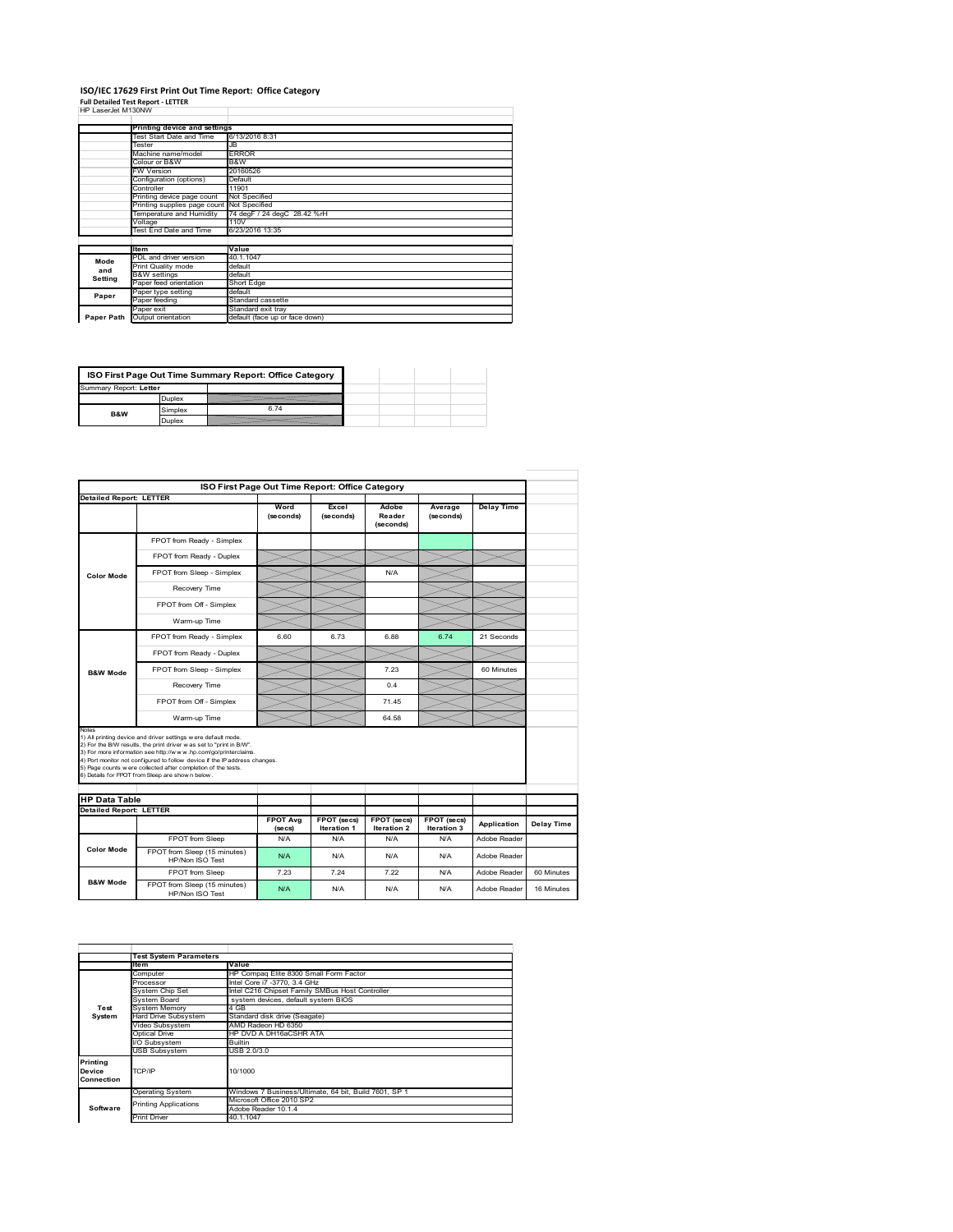#### **ISO/IEC 17629 First Print Out Time Report: Office Category Full Detailed Test Report ‐ A4** HP LaserJet M130NW

| HP LaserJet M130NW |                              |                                              |  |  |
|--------------------|------------------------------|----------------------------------------------|--|--|
|                    |                              |                                              |  |  |
|                    | Printing device and settings |                                              |  |  |
|                    | Test Start Date and Time     | 6/13/2016 8:31                               |  |  |
|                    | Tester                       | JB                                           |  |  |
|                    | Machine name/model           | <b>ERROR</b>                                 |  |  |
|                    | Colour or B&W                | B&W                                          |  |  |
|                    | <b>FW Version</b>            | 20160526                                     |  |  |
|                    | Configuration (options)      | Default                                      |  |  |
|                    | Controller                   | 11901                                        |  |  |
|                    | Printing device page count   | Not Specified                                |  |  |
|                    | Printing supplies page count | Not Specified<br>74 degF / 24 degC 28.42 %rH |  |  |
|                    | Temperature and Humidity     |                                              |  |  |
|                    | Voltage                      | 110V                                         |  |  |
|                    | Test End Date and Time       | 6/23/2016 13:35                              |  |  |
|                    |                              |                                              |  |  |
|                    | <b>Item</b>                  | Value                                        |  |  |
| Mode               | PDL and driver version       | 40.1.1047                                    |  |  |
| and                | Print Quality mode           | default                                      |  |  |
| Setting            | <b>B&amp;W</b> settings      | default                                      |  |  |
|                    | Paper feed orientation       | Short Edge                                   |  |  |
| Paper              | Paper type setting           | default                                      |  |  |
|                    | Paper feeding                | Standard cassette                            |  |  |
|                    | Paper exit                   | Standard exit trav                           |  |  |
| Paper Path         | Output orientation           | default (face up or face down)               |  |  |

| ISO First Page Out Time Summary Report: Office Category |         |      |  |  |
|---------------------------------------------------------|---------|------|--|--|
| Summary Report: A4                                      |         |      |  |  |
|                                                         | Duplex  |      |  |  |
| B&W                                                     | Simplex | 6.88 |  |  |
|                                                         | Juplex  |      |  |  |

|                            | ISO First Page Out Time Report: Office Category                                                                                                                                                                                                                                                                                                                                                             |                            |                                   |                                   |                            |                   |            |
|----------------------------|-------------------------------------------------------------------------------------------------------------------------------------------------------------------------------------------------------------------------------------------------------------------------------------------------------------------------------------------------------------------------------------------------------------|----------------------------|-----------------------------------|-----------------------------------|----------------------------|-------------------|------------|
| <b>Detailed Report: A4</b> |                                                                                                                                                                                                                                                                                                                                                                                                             |                            |                                   |                                   |                            |                   |            |
|                            |                                                                                                                                                                                                                                                                                                                                                                                                             | Word<br>(seconds)          | Excel<br>(seconds)                | Adobe<br>Reader<br>(seconds)      | Average<br>(seconds)       | <b>Delay Time</b> |            |
|                            | FPOT from Ready - Simplex                                                                                                                                                                                                                                                                                                                                                                                   |                            |                                   |                                   |                            |                   |            |
|                            | FPOT from Ready - Duplex                                                                                                                                                                                                                                                                                                                                                                                    |                            |                                   |                                   |                            |                   |            |
| <b>Color Mode</b>          | FPOT from Sleep - Simplex                                                                                                                                                                                                                                                                                                                                                                                   |                            |                                   | N/A                               |                            |                   |            |
|                            | Recovery Time                                                                                                                                                                                                                                                                                                                                                                                               |                            |                                   |                                   |                            |                   |            |
|                            | FPOT from Off - Simplex                                                                                                                                                                                                                                                                                                                                                                                     |                            |                                   |                                   |                            |                   |            |
|                            | Warm-up Time                                                                                                                                                                                                                                                                                                                                                                                                |                            |                                   |                                   |                            |                   |            |
|                            | FPOT from Ready - Simplex                                                                                                                                                                                                                                                                                                                                                                                   | 6.69                       | 6.86                              | 7.07                              | 6.88                       | 21 Seconds        |            |
|                            | FPOT from Ready - Duplex                                                                                                                                                                                                                                                                                                                                                                                    |                            |                                   |                                   |                            |                   |            |
| <b>B&amp;W Mode</b>        | FPOT from Sleep - Simplex                                                                                                                                                                                                                                                                                                                                                                                   |                            |                                   | 7.43                              |                            | 60 Minutes        |            |
|                            | Recovery Time                                                                                                                                                                                                                                                                                                                                                                                               |                            |                                   | 0.4                               |                            |                   |            |
|                            | FPOT from Off - Simplex                                                                                                                                                                                                                                                                                                                                                                                     |                            |                                   | 69.47                             |                            |                   |            |
|                            | Warm-up Time                                                                                                                                                                                                                                                                                                                                                                                                |                            |                                   | 62 40                             |                            |                   |            |
| Notes                      | 1) All printing device and driver settings w ere default mode.<br>2) For the B/W results, the print driver was set to "print in B/W".<br>3) For more information see http://www.hp.com/go/printerclaims.<br>4) Port monitor not configured to follow device if the IP address changes.<br>5) Page counts w ere collected after completion of the tests.<br>6) Details for FPOT from Sleep are show n below. |                            |                                   |                                   |                            |                   |            |
| <b>HP Data Table</b>       |                                                                                                                                                                                                                                                                                                                                                                                                             |                            |                                   |                                   |                            |                   |            |
| Detailed Report: A4        |                                                                                                                                                                                                                                                                                                                                                                                                             |                            |                                   |                                   |                            |                   |            |
|                            |                                                                                                                                                                                                                                                                                                                                                                                                             | <b>FPOT Avg</b><br>(se cs) | FPOT (secs)<br><b>Iteration 1</b> | FPOT (secs)<br><b>Iteration 2</b> | FPOT (secs)<br>Iteration 3 | Application       | Delay Time |
|                            | FPOT from Sleep                                                                                                                                                                                                                                                                                                                                                                                             | N/A                        | N/A                               | N/A                               | N/A                        | Adobe Reader      |            |
| <b>Color Mode</b>          | FPOT from Sleep (15 minutes)<br>HP/Non ISO Test                                                                                                                                                                                                                                                                                                                                                             | N/A                        | N/A                               | N/A                               | N/A                        | Adobe Reader      |            |
|                            | FPOT from Sleep                                                                                                                                                                                                                                                                                                                                                                                             | 7.43                       | 741                               | 745                               | N/A                        | Adobe Reader      | 60 Minutes |
| <b>B&amp;W Mode</b>        | FPOT from Sleep (15 minutes)<br>HP/Non ISO Test                                                                                                                                                                                                                                                                                                                                                             | N/A                        | N/A                               | N/A                               | N/A                        | Adobe Reader      | 16 Minutes |

|                                  | <b>Test System Parameters</b> |                                                       |  |  |  |
|----------------------------------|-------------------------------|-------------------------------------------------------|--|--|--|
|                                  | Item                          | Value                                                 |  |  |  |
|                                  | Computer                      | HP Compaq Elite 8300 Small Form Factor                |  |  |  |
|                                  | Processor                     | Intel Core i7 -3770, 3.4 GHz                          |  |  |  |
|                                  | System Chip Set               | Intel C216 Chipset Family SMBus Host Controller       |  |  |  |
|                                  | System Board                  | system devices, default system BIOS                   |  |  |  |
| Test                             | System Memory                 | 4 GB                                                  |  |  |  |
| System                           | Hard Drive Subsystem          | Standard disk drive (Seagate)                         |  |  |  |
|                                  | Video Subsystem               | AMD Radeon HD 6350                                    |  |  |  |
|                                  | Optical Drive                 | HP DVD A DH16aCSHR ATA                                |  |  |  |
|                                  | I/O Subsystem                 | <b>Builtin</b>                                        |  |  |  |
|                                  | <b>USB Subsystem</b>          | USB 2.0/3.0                                           |  |  |  |
| Printina<br>Device<br>Connection | TCP/IP                        | 10/1000                                               |  |  |  |
|                                  | <b>Operating System</b>       | Windows 7 Business/Ultimate, 64 bit, Build 7601, SP 1 |  |  |  |
|                                  | <b>Printing Applications</b>  | Microsoft Office 2010 SP2                             |  |  |  |
| Software                         |                               | Adobe Reader 10.1.4                                   |  |  |  |
|                                  | <b>Print Driver</b>           | 40.1.1047                                             |  |  |  |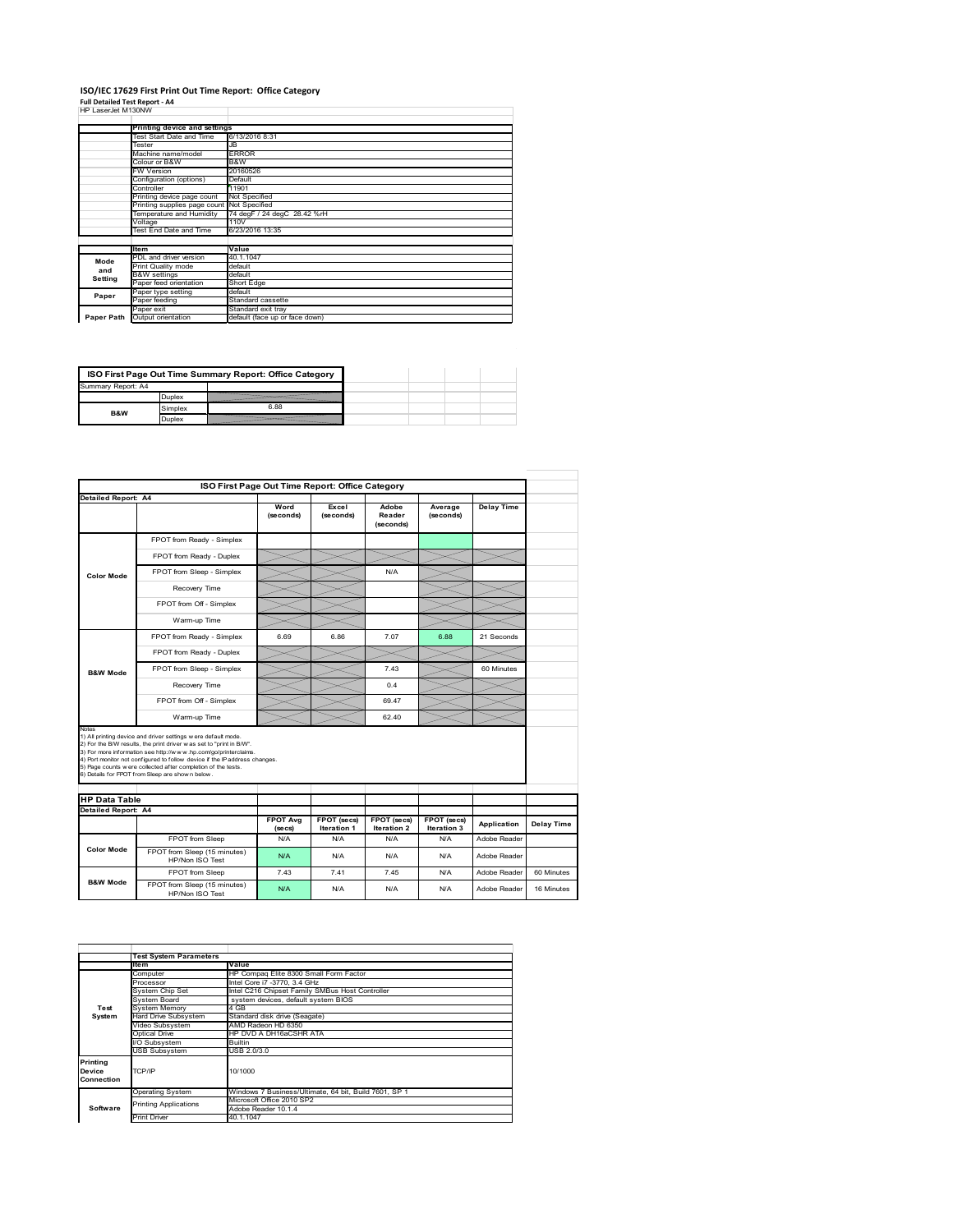#### **ISO/IEC 29183 Copy Productivity Report**

**Full Detailed Test Report ‐ LETTER**

|                    | rull Detailed Test Report - LETTER       |                                                         |
|--------------------|------------------------------------------|---------------------------------------------------------|
| HP LaserJet M130NW |                                          |                                                         |
|                    |                                          |                                                         |
|                    | <b>Machine Setup Information</b>         |                                                         |
|                    | Test Start Date and Time 6/20/2016 13:30 |                                                         |
|                    | <b>Tester</b> JB                         |                                                         |
|                    |                                          | Machine name/model HP LaserJet M130NW                   |
|                    | Colour or B&W B&W                        |                                                         |
|                    | <b>FW Version 20160526</b>               |                                                         |
|                    | Configuration (options) Not Specified    |                                                         |
|                    |                                          | Temperature and Humidity 74 degF / 23 degC 32.38 %rH    |
|                    | Test End Date and Time: 6/23/2016 16:28  |                                                         |
|                    |                                          |                                                         |
|                    | Pre-set Item                             | Pre-set Value                                           |
|                    | Output Resolution Default                |                                                         |
|                    | Output Quality Default                   |                                                         |
| Mode               |                                          | Copying Mode Colour for Colour and B&W for B&W          |
|                    | Auto Density Adjustment Default          |                                                         |
|                    |                                          | Collating function Set in Control Panel                 |
| Paper              | Paper Sending Direction Default          |                                                         |
|                    | Paper Type Setting Default               |                                                         |
| Paper              | Paper Feeding Tray 2                     |                                                         |
| Path               | Paper Exit Default                       |                                                         |
|                    |                                          | Face Up Exit Default (face down)                        |
|                    | <b>Fixing Capability Default</b>         |                                                         |
| Temporary          | Image Quality Stability Default          |                                                         |
| Stop               | Capacity of Paper Default                |                                                         |
|                    | Others None                              |                                                         |
|                    |                                          |                                                         |
|                    | Paper Manufacturer HP / Xerox            |                                                         |
|                    |                                          | Paper Weight 20lb / 75 g/m2                             |
| Paper              | Paper Size Letter / A4                   |                                                         |
|                    |                                          | Paper type/name HP Multipurpose Ultra White / HP Office |

| Summary Report: Letter |              |             |
|------------------------|--------------|-------------|
|                        |              |             |
|                        | <b>SFCOT</b> | sESAT (ipm) |
|                        |              |             |

**Notes** 

First Copy Out and Copy Speed measured using ISO/IEC 29183, excludes first set of test documents. For more information see http://w w w .hp.com/go/printerclaims. Exact speed varies depending on the system configuration and document.

Only Target A w as used, all test documents have the same Saturated throughput. Reference ISO/IEC29183:2010 Clause 5, Sections 5.3.1 and 5.3.2

| Detailed Report: LETTER |               |              |       |                |                |             |  |
|-------------------------|---------------|--------------|-------|----------------|----------------|-------------|--|
|                         |               |              |       |                |                |             |  |
|                         | <b>Target</b> | sFCOT (secs) |       | sEFTP (ipm)    |                |             |  |
|                         |               |              | 1copy | 1copy+30sec    | 1copy+4minutes | sESAT (ipm) |  |
|                         | A             | 9.48         | 6.32  | 19.24          | 22.62          | 23.15       |  |
|                         |               |              |       | 13 sets        | 97 sets        |             |  |
|                         | B             | 9.48         | 6.33  | 79.24          |                | 23.15       |  |
|                         |               |              |       | 13 sets        |                |             |  |
| B&W                     | C             | 9.52         | 6.30  | 79.23          |                | 23.16       |  |
|                         |               |              |       | 13 sets        |                |             |  |
|                         | D             | 9.54         | 6.28  | 79.24          |                | 23.1        |  |
|                         |               |              |       | <b>13 sets</b> |                |             |  |
|                         | Average       | 9.5          | 6.3   | 19.2           | 22.6           | 23.2        |  |

Notes

First Copy Out and Copy Speed measured using ISO/IEC 29183, excludes first set of test documents. For more information see http://w w w .hp.com/go/printerclaims. Exact speed varies depending on the system configuration and document. Only Target A w as used, all test documents have the same Saturated throughput. Reference ISO/IEC29183:2010 Clause 5, Sections 5.3.1 and 5.3.2